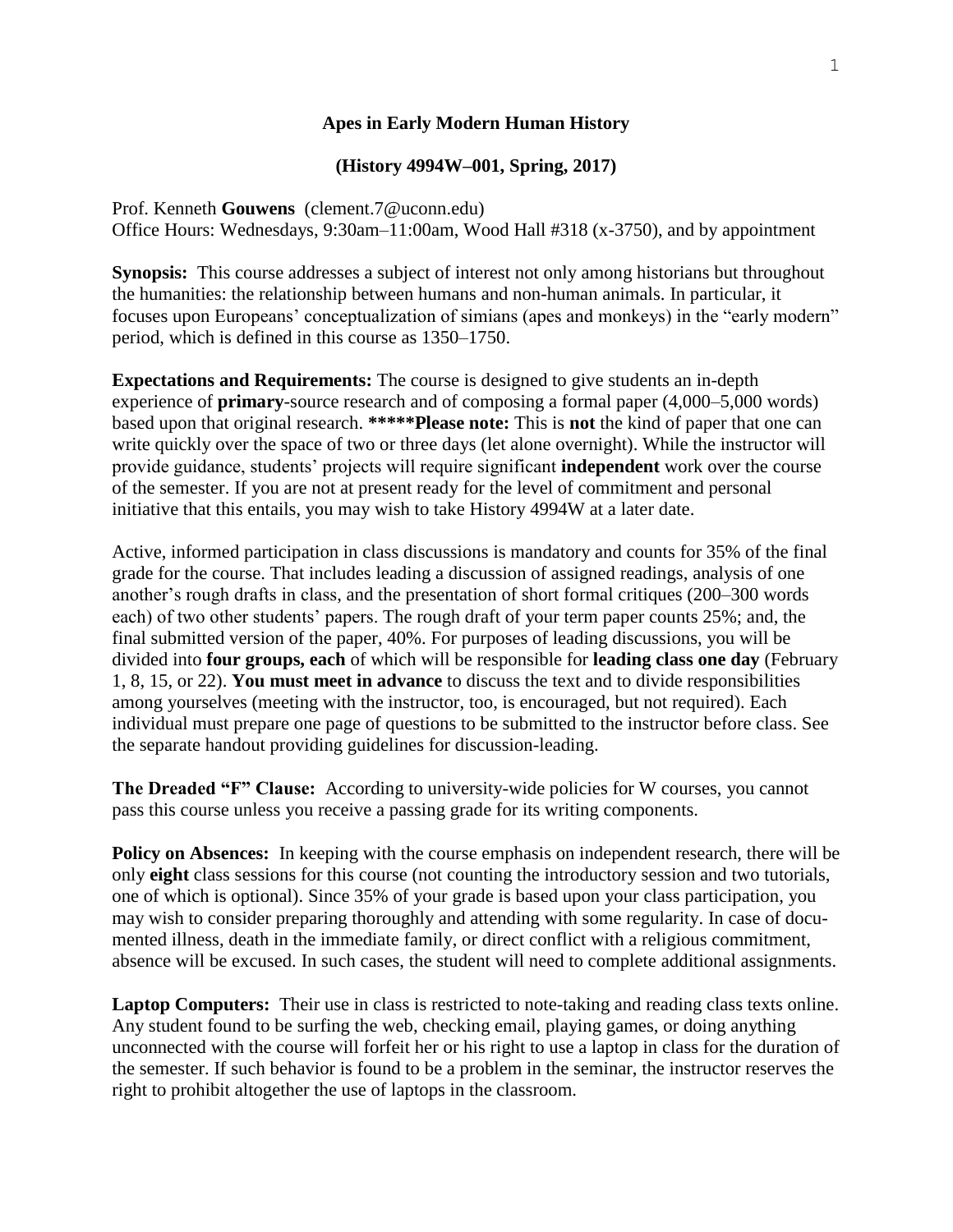**Policy on Cellphones:** The use of cell phones, including for text-messaging, is prohibited in this class. Please turn cell phones completely off, including vibration setting, and put them away. It is disturbing to the entire class – and disrespectful to the instructor – when students get up during class to receive phone calls or when they are text-messaging during a presentation or discussion. If because of an emergency you absolutely must have your phone on, please inform the instructor before class that you are expecting a call, set the phone to "vibrate," and quietly leave the room before responding to the call.

**Recording Devices:**These are not permitted.

**Responses to E-mails:**It is a privilege rather than a right to receive rapid responses to queries sent via email. The professor will respond promptly to emails received on Mondays through Wednesdays, and within three days to emails received at other times.

# **University Writing Center:**

All students in History 4994W are encouraged to visit the University Writing Center for individualized tutorials. The Writing Center staff includes welcoming graduate and undergraduate students from across the humanities, social sciences, and sciences. They work with writers at any stage of the writing process, from exploring ideas to polishing final drafts. Their first priority is guiding each student's revisions, so they frequently provide a sounding board for a writer's ideas, arguments, analytical moves, and uses of evidence. They can also work with you on sentence-level concerns, but please note that they will not proofread for you; instead, they will help you become a better editor of your own work. You should come with a copy of the assignment you are working on, a current draft (or notes if you are not yet at the draft stage), and ideas about what you want out of a session. You can drop in or make an appointment. For hours, locations, and more information, please go to [writingcenter.uconn.edu.](http://writingcenter.uconn.edu/)

### **Academic Integrity**

In this course we aim to conduct ourselves as a community of scholars, recognizing that academic study is both an intellectual and an ethical enterprise. You are encouraged to build on the ideas and texts of others; that is a vital part of academic life. You are also obligated to document every occasion when you use another's ideas, language, or syntax. You are welcome to study together, discuss readings outside of class, share your drafts during peer review and outside of class, and go to the Writing Center with your drafts. In this course, those activities are well within the bounds of academic honesty.

However, when you *use* another's ideas or language—whether through direct quotation, summary, or paraphrase—you must formally acknowledge that debt by signaling it with a standard form of academic citation. Even one occasion of academic dishonesty, large or small, on *any* assignment, large or small, may result in failure for the entire course and referral to Student Judicial Affairs. For University policies on academic honesty, consult UConn's *Student Code*: [http://www.community.uconn.edu/student\\_code.html,](http://www.community.uconn.edu/student_code.html) Appendix "A." Please note that ignorance of prevailing academic conventions or of UConn's policies never excuses a violation. You are encouraged to meet with the professor if you have questions about when and how to cite; you would also be wise to consult a writing handbook.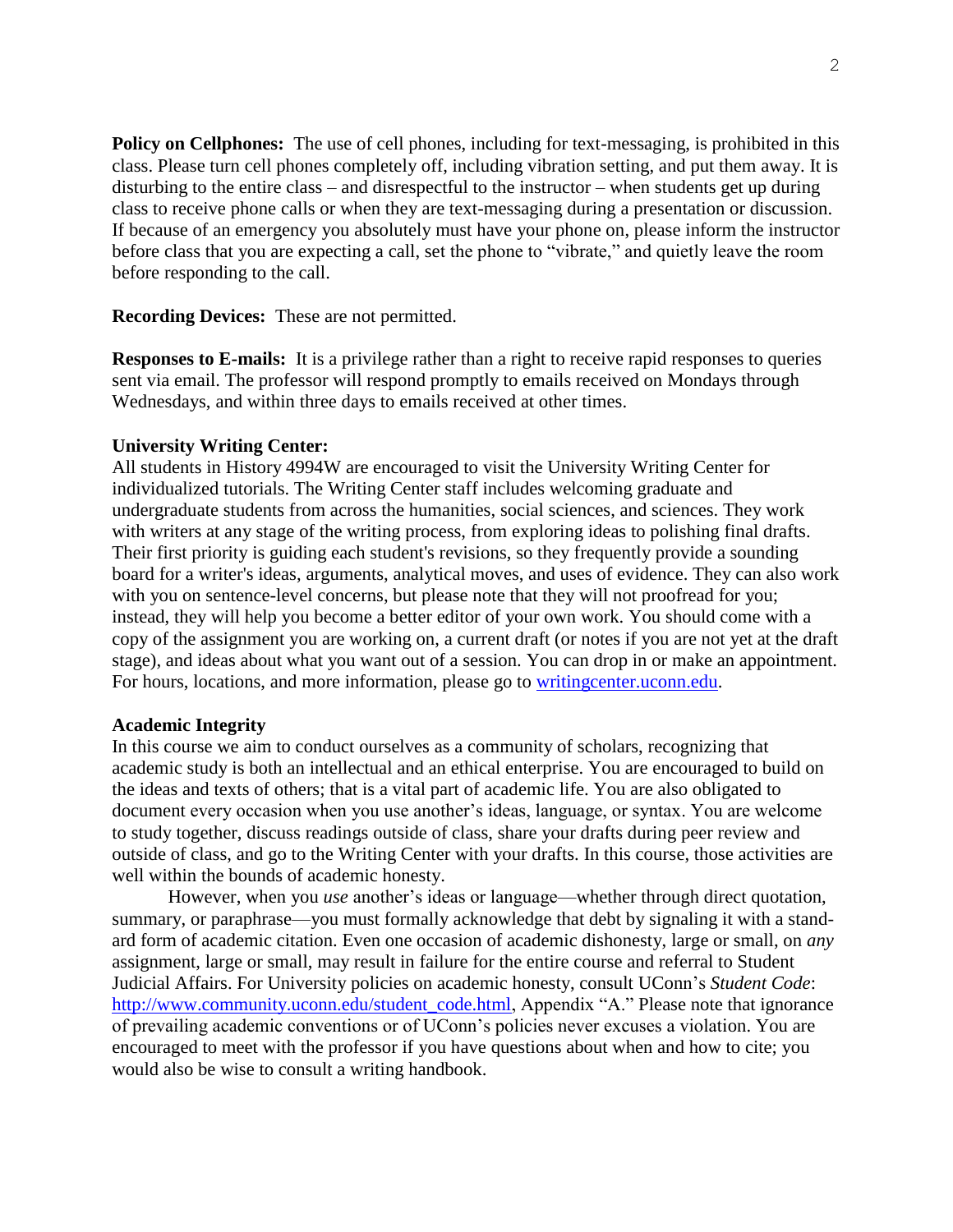#### *Schedule of Class Meetings*

**18 Jan** Course Structure & Requirements; Guideliens for Selecting Topics; Scanning

#### **25 Jan Ancient Thought on Apes and its Renaissance Reception**

Stephen T. Newmyer, *Animals in Greek and Roman Thought: A Sourcebook* (London: Routledge, 2011), 3-23, 27-34, 37-52, 57-68. Aelian, *On the Nature of Animals*, & Pliny, *Natural History*: selections Kenneth Gouwens, "Human Exceptionalism," in *The Renaissance World*, ed. John Jeffries Martin (London: Routledge, 2007), 415–34.

# **1 Feb Sexuality and Character**

Londa Schiebinger, *Nature's Body: Gender in the Making of Modern Science* (any edition), chaps. 2–3 (pp. 40-114); **on reserve:** QP81.5 .S35 2004 (or, 1993) Janson, *Apes and Ape Lore*, 13-22, 29-56, 261-76 (**on reserve:** GN730 .A6 J3 1952) Holly Dugan, "A Natural History of Ravishment," in *Renaissance Posthumanism*, ed. Joseph Campana and Scott Maisano (New York: Fordham UP, 2016), 120–44. Erasmus, *Adages*, selections TBA

# **8 Feb Natural Histories & Travel Literature**

Edward Topsell, *The History of Four-Footed Beasts* (1653), 2-12 Thomas Roe, report on his trip to Jahangir's court (1615),  $XXV$  (=9-10) Samuel Purchas, *Purchas His Pilgrimes* (1625), accounts of Roe, Acosta, & Knivet Flores, Jorge. "Distant Wonders: The Strange and the Marvelous between Mughal India and Habsburg Iberia in the Early Seventeenth Century," *Comparative Studies in Society and History* 49:3 (2007): 553–81.

### **15 Feb Apes in the Arts: Painting, Tapestry, & Theater**

John Bury, "El Greco's *Allegory*: An Interpretation," *Apollo* 145 (Feb. 1997): 24-25. Anat Feinberg, "Like Demie Gods the Apes Began to Move: The Ape in the English Theatrical Tradition," *Cahiers elisabethains* 35:1 (1989): 1-13.

James Knowles, "'Can ye not tell a man from a marmoset?': Apes and Others on the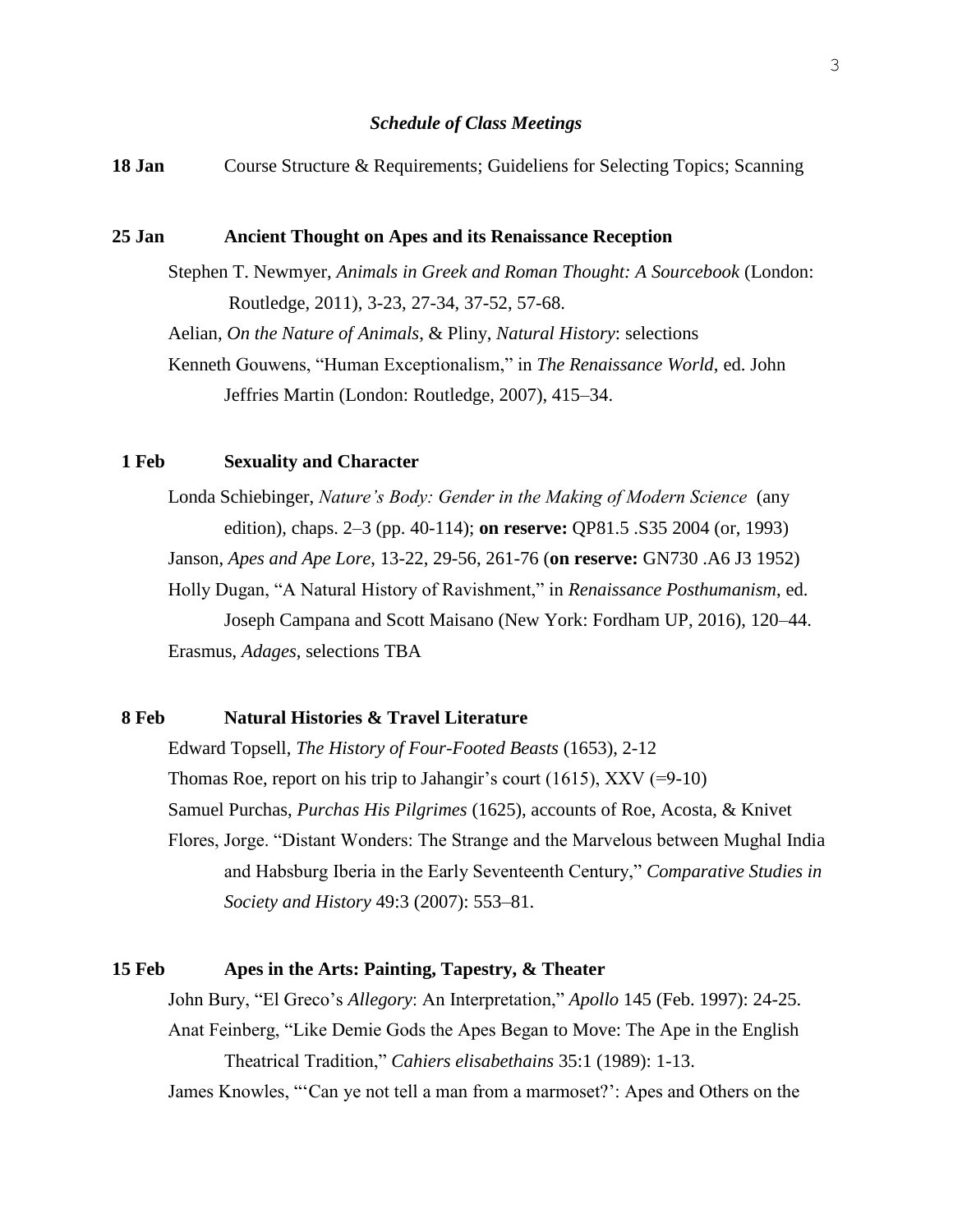Early Modern Stage," in *Renaissance Beasts: Of Animals, Humans, and Other Wonderful Creatures*, ed. Erica Fudge (Urbana: U. of Illinois Pr., 2004), 138-163.

- Matthew Steggle, "Greene's baboone: Thomas Greene, Ape Impersonator?" *Theatre Notebook* 60:2 (2006): 72–75.
- Ariane van Suchtelen, "Hendrick ter Brugghen's *Bacchante with an Ape*: The Painter's Working Method and Theme," *J. Paul Getty Museum Journal* 19 (1991): 35-42.
- Margaret A. Sullivan, "Peter Bruegel the Elder's Two Monkeys: A New Interpretation," *Art Bulletin* 63:1 (March, 1981): 114–126.

### **22 Feb Comparative Anatomy**

Andreas Vesalius, *The Fabric of the Human Body* (1543; 2014 ed.), 546–48, 627–73, 1002, 1259–60, 1287. **On reserve:** QM25 .V4713 2014 vols. 1-2. Andreas Vesalius, *The China Root Epistle: A New Translation and Critical Edition*, ed. Daniel H. Garrison (Cambridge: Cambridge UP, 2015), 46-57, 110-123, 170-77. Edward Tyson, *Orang-Outang ... or the anatomy of a pygmie compared with that of a monkey, an ape, and a man* (1699), selections

| 1 Mar | <b>Research Methods &amp; Topics:</b> *** just this once, please bring your laptop |
|-------|------------------------------------------------------------------------------------|
|       | $1 \quad R+1 \quad C \quad 11$ FERO ITER 110000                                    |

- computer to class. Databases of use include EEBO, ITER, and JSTOR; subject headings include "Zoology—Pre-Linnean Works"; "Anatomy, Comparative— Early Works to 1800"; and "Anatomic, Artistic—Early Works to 1800". Catalogs include WorldCat (specify UConn, & books only) and catalog.princeton.edu
- **8 Mar** Tutorials
- **15 Mar** Spring Break; no class meeting
- **18 Mar 250-word paper proposal & one-page bibliography due; distribute electronically to all members of class**
- 22 Mar **Presentation and Discussion of Proposals**
- **29 Mar** Class will not meet
- **5 Apr** Optional Tutorials